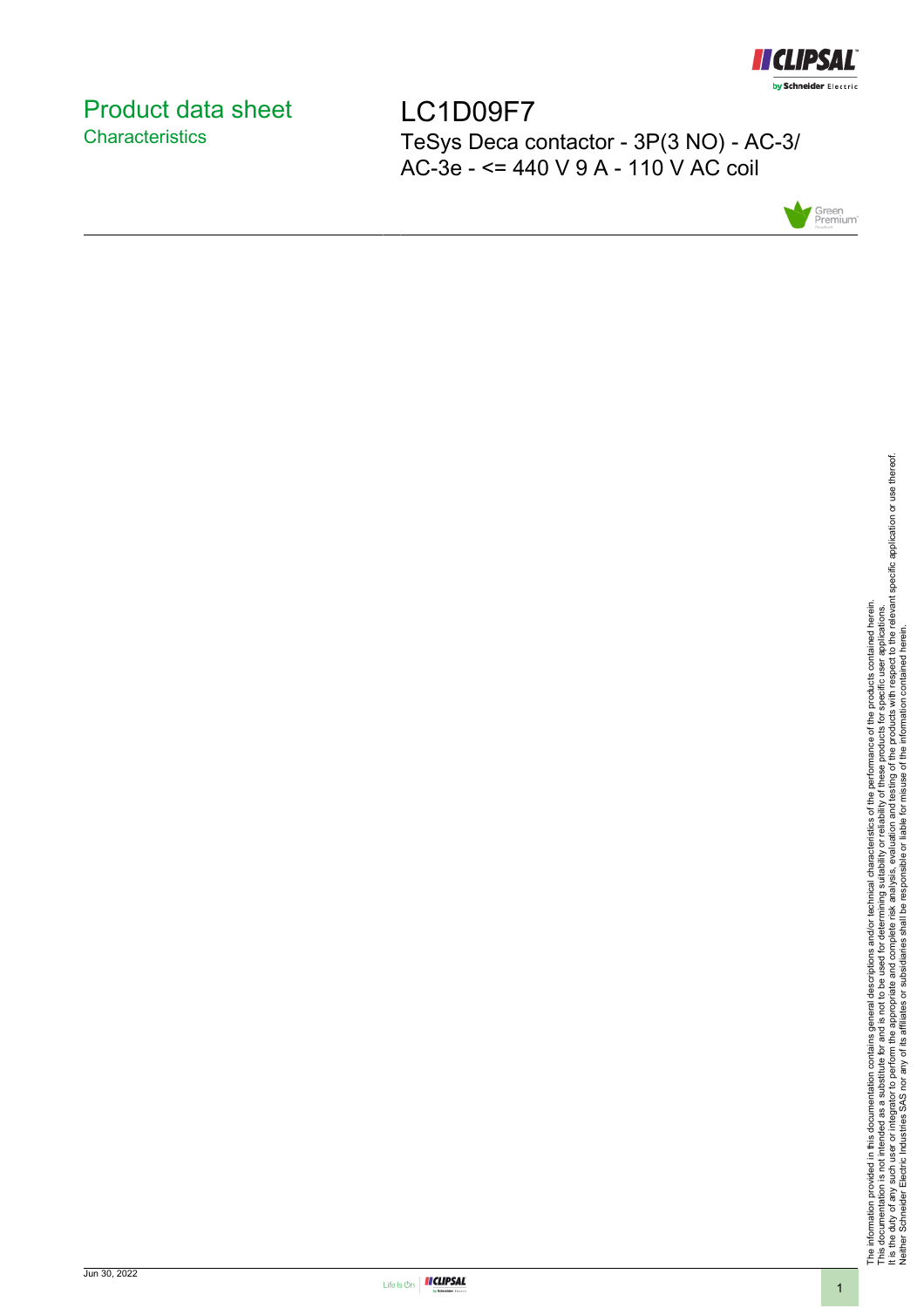

| Main                                           |                                                                                                                                                                                                                                                                                                                                                                                                                                                     |
|------------------------------------------------|-----------------------------------------------------------------------------------------------------------------------------------------------------------------------------------------------------------------------------------------------------------------------------------------------------------------------------------------------------------------------------------------------------------------------------------------------------|
| Range                                          | TeSys<br><b>TeSys Deca</b>                                                                                                                                                                                                                                                                                                                                                                                                                          |
| Product name                                   | TeSys D<br><b>TeSys Deca</b>                                                                                                                                                                                                                                                                                                                                                                                                                        |
| Product or component<br>type                   | Contactor                                                                                                                                                                                                                                                                                                                                                                                                                                           |
| Device short name                              | LC <sub>1</sub> D                                                                                                                                                                                                                                                                                                                                                                                                                                   |
| Contactor application                          | Resistive load<br>Motor control                                                                                                                                                                                                                                                                                                                                                                                                                     |
| Utilisation category                           | $AC-1$<br>$AC-3$<br>AC-4<br>AC-3e                                                                                                                                                                                                                                                                                                                                                                                                                   |
| Poles description                              | 3P                                                                                                                                                                                                                                                                                                                                                                                                                                                  |
| Power pole contact<br>composition              | 3 NO                                                                                                                                                                                                                                                                                                                                                                                                                                                |
| [Ue] rated operational<br>voltage              | Power circuit: <= 690 V AC 25400 Hz<br>Power circuit: <= 300 V DC                                                                                                                                                                                                                                                                                                                                                                                   |
| [le] rated operational<br>current              | 9 A (at <60 °C) at <= 440 V AC AC-3 for power<br>circuit<br>25 A (at <60 °C) at <= 440 V AC AC-1 for power<br>circuit<br>9 A (at <60 °C) at <= 440 V AC AC-3e for power<br>circuit                                                                                                                                                                                                                                                                  |
| Motor power kW                                 | 2.2 KW at 220230 V AC 50/60 Hz (AC-3)<br>4 KW at 380400 V AC 50/60 Hz (AC-3)<br>4 KW at 415440 V AC 50/60 Hz (AC-3)<br>5.5 KW at 500 V AC 50/60 Hz (AC-3)<br>5.5 KW at 660690 V AC 50/60 Hz (AC-3)<br>2.2 KW at 400 V AC 50/60 Hz (AC-4)<br>2.2 KW at 220230 V AC 50/60 Hz (AC-3e)<br>4 KW at 380400 V AC 50/60 Hz (AC-3e)<br>4 KW at 415440 V AC 50/60 Hz (AC-3e)<br>5.5 KW at 500 V AC 50/60 Hz (AC-3e)<br>5.5 kW at 660690 V AC 50/60 Hz (AC-3e) |
| Motor power HP (UL /<br>CSA)                   | 1 Hp at 230/240 V AC 50/60 Hz for 1 phase motors<br>2 Hp at 200/208 V AC 50/60 Hz for 3 phases motors<br>2 Hp at 230/240 V AC 50/60 Hz for 3 phases motors<br>5 Hp at 460/480 V AC 50/60 Hz for 3 phases motors<br>7.5 Hp at 575/600 V AC 50/60 Hz for 3 phases<br>motors<br>0.33 hp at 115 V AC 50/60 Hz for 1 phase motors                                                                                                                        |
| Control circuit type                           | AC at 50/60 Hz                                                                                                                                                                                                                                                                                                                                                                                                                                      |
| [Uc] control circuit<br>voltage                | 110 V AC 50/60 Hz                                                                                                                                                                                                                                                                                                                                                                                                                                   |
| Auxiliary contact<br>composition               | 1 NO + 1 NC                                                                                                                                                                                                                                                                                                                                                                                                                                         |
| [Uimp] rated impulse<br>withstand voltage      | 6 kV conforming to IEC 60947                                                                                                                                                                                                                                                                                                                                                                                                                        |
| Overvoltage category                           | Ш                                                                                                                                                                                                                                                                                                                                                                                                                                                   |
| [Ith] conventional free<br>air thermal current | 25 A (at 60 °C) for power circuit<br>10 A (at 60 °C) for signalling circuit                                                                                                                                                                                                                                                                                                                                                                         |
| Irms rated making<br>capacity                  | 250 A at 440 V for power circuit conforming to IEC<br>60947<br>140 A AC for signalling circuit conforming to IEC<br>60947-5-1<br>250 A DC for signalling circuit conforming to IEC<br>60947-5-1                                                                                                                                                                                                                                                     |
| Rated breaking capacity                        | 250 A at 440 V for power circuit conforming to IEC<br>60947                                                                                                                                                                                                                                                                                                                                                                                         |
| [Icw] rated short-time<br>withstand current    | 105 A 40 °C - 10 s for power circuit<br>210 A 40 °C - 1 s for power circuit<br>30 A 40 °C - 10 min for power circuit<br>61 A 40 °C - 1 min for power circuit<br>100 A - 1 s for signalling circuit<br>120 A - 500 ms for signalling circuit<br>140 A - 100 ms for signalling circuit                                                                                                                                                                |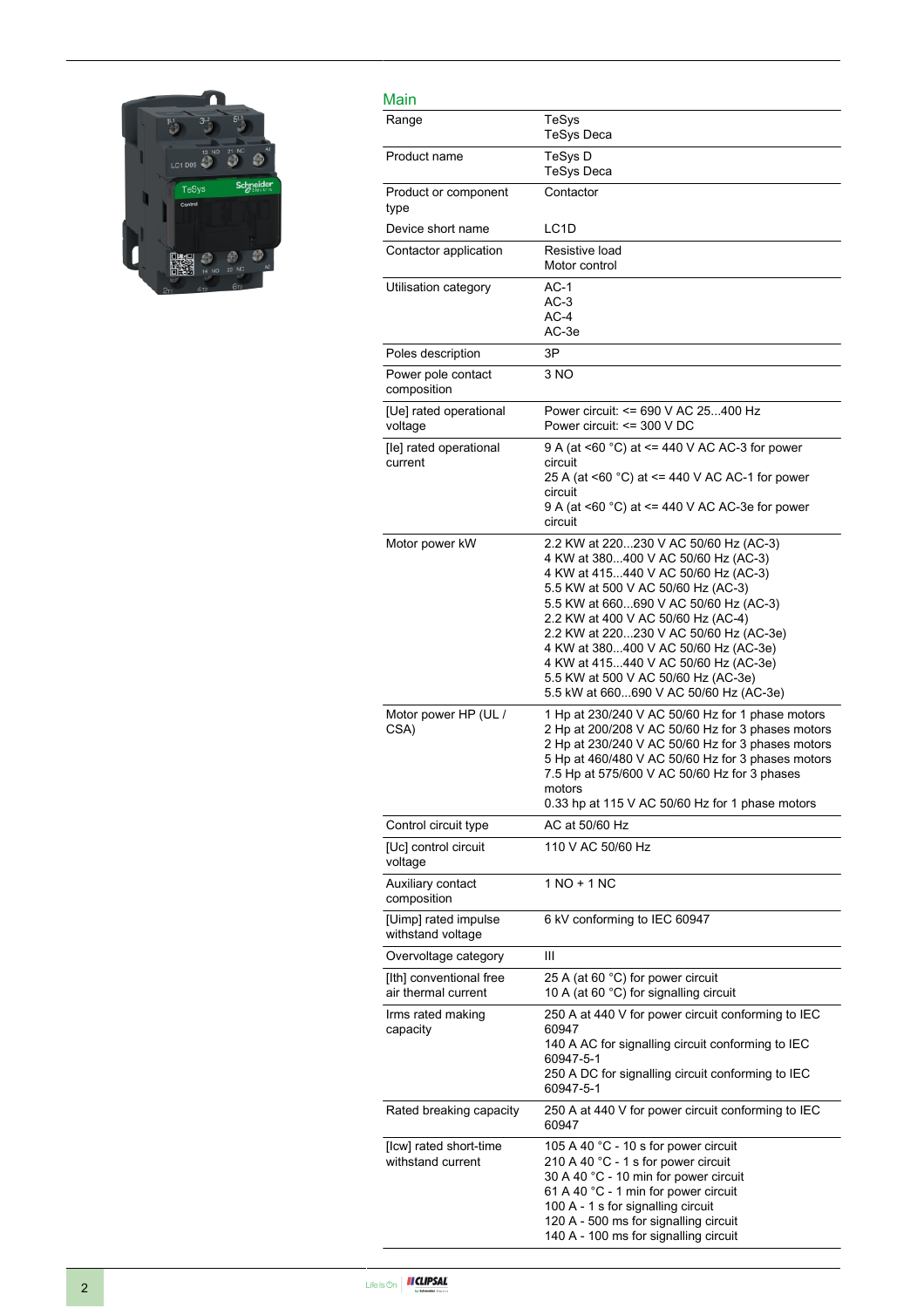| Associated fuse rating           | 10 A gG for signalling circuit conforming to IEC<br>60947-5-1<br>25 A gG at <= 690 V coordination type 1 for power<br>circuit<br>20 A gG at <= 690 V coordination type 2 for power                                                                                                                                                                                                                                                                                                                                                                                                                                                                                                                                                                                                                                                                                                                                                                                                                                                                                                                                                                                                                                                               |  |  |
|----------------------------------|--------------------------------------------------------------------------------------------------------------------------------------------------------------------------------------------------------------------------------------------------------------------------------------------------------------------------------------------------------------------------------------------------------------------------------------------------------------------------------------------------------------------------------------------------------------------------------------------------------------------------------------------------------------------------------------------------------------------------------------------------------------------------------------------------------------------------------------------------------------------------------------------------------------------------------------------------------------------------------------------------------------------------------------------------------------------------------------------------------------------------------------------------------------------------------------------------------------------------------------------------|--|--|
| Average impedance                | circuit<br>2.5 mOhm - Ith 25 A 50 Hz for power circuit                                                                                                                                                                                                                                                                                                                                                                                                                                                                                                                                                                                                                                                                                                                                                                                                                                                                                                                                                                                                                                                                                                                                                                                           |  |  |
| [Ui] rated insulation<br>voltage | Power circuit: 690 V conforming to IEC 60947-4-1<br>Power circuit: 600 V CSA certified<br>Power circuit: 600 V UL certified<br>Signalling circuit: 690 V conforming to IEC 60947-1<br>Signalling circuit: 600 V CSA certified<br>Signalling circuit: 600 V UL certified                                                                                                                                                                                                                                                                                                                                                                                                                                                                                                                                                                                                                                                                                                                                                                                                                                                                                                                                                                          |  |  |
| <b>Electrical durability</b>     | 0.6 Mcycles 25 A AC-1 at Ue <= 440 V<br>2 Mcycles 9 A AC-3 at Ue <= 440 V<br>2 Mcycles 9 A AC-3e at Ue <= 440 V                                                                                                                                                                                                                                                                                                                                                                                                                                                                                                                                                                                                                                                                                                                                                                                                                                                                                                                                                                                                                                                                                                                                  |  |  |
| Power dissipation per<br>pole    | 1.56 W AC-1<br>0.2 W AC-3<br>0.2 W AC-3e                                                                                                                                                                                                                                                                                                                                                                                                                                                                                                                                                                                                                                                                                                                                                                                                                                                                                                                                                                                                                                                                                                                                                                                                         |  |  |
| Front cover                      | With                                                                                                                                                                                                                                                                                                                                                                                                                                                                                                                                                                                                                                                                                                                                                                                                                                                                                                                                                                                                                                                                                                                                                                                                                                             |  |  |
| Mounting support                 | Plate<br>Rail                                                                                                                                                                                                                                                                                                                                                                                                                                                                                                                                                                                                                                                                                                                                                                                                                                                                                                                                                                                                                                                                                                                                                                                                                                    |  |  |
| Standards                        | CSA C22.2 No 14<br>EN 60947-4-1<br>EN 60947-5-1<br>IEC 60947-4-1<br>IEC 60947-5-1<br><b>UL 508</b><br>IEC 60335-1                                                                                                                                                                                                                                                                                                                                                                                                                                                                                                                                                                                                                                                                                                                                                                                                                                                                                                                                                                                                                                                                                                                                |  |  |
| <b>Product certifications</b>    | UL<br>GOST<br>GL<br>CCC<br>BV<br>LROS (Lloyds register of shipping)<br><b>CSA</b><br><b>DNV</b><br><b>RINA</b><br><b>UKCA</b>                                                                                                                                                                                                                                                                                                                                                                                                                                                                                                                                                                                                                                                                                                                                                                                                                                                                                                                                                                                                                                                                                                                    |  |  |
| Connections - terminals          | Power circuit: screw clamp terminals 1 cable(s) 1<br>4 mm <sup>2</sup> flexible without cable end<br>Power circuit: screw clamp terminals 2 cable(s) 1<br>4 mm <sup>2</sup> flexible without cable end<br>Power circuit: screw clamp terminals 1 cable(s) 1<br>4 mm <sup>2</sup> flexible with cable end<br>Power circuit: screw clamp terminals 2 cable(s) 1<br>2.5 mm <sup>2</sup> flexible with cable end<br>Power circuit: screw clamp terminals 1 cable(s) 1<br>4 mm <sup>2</sup> solid without cable end<br>Power circuit: screw clamp terminals 2 cable(s) 1<br>4 mm <sup>2</sup> solid without cable end<br>Control circuit: screw clamp terminals 1 cable(s) 1<br>4 mm <sup>2</sup> flexible without cable end<br>Control circuit: screw clamp terminals 2 cable(s) 1<br>4 mm <sup>2</sup> flexible without cable end<br>Control circuit: screw clamp terminals 1 cable(s) 1<br>4 mm <sup>2</sup> flexible with cable end<br>Control circuit: screw clamp terminals 2 cable(s) 1<br>2.5 mm <sup>2</sup> flexible with cable end<br>Control circuit: screw clamp terminals 1 cable(s) 1<br>4 mm <sup>2</sup> solid without cable end<br>Control circuit: screw clamp terminals 2 cable(s) 1<br>4 mm <sup>2</sup> solid without cable end |  |  |
| <b>Tightening torque</b>         | Power circuit: 1.7 N.m - on screw clamp terminals -<br>with screwdriver flat $\varnothing$ 6 mm<br>Power circuit: 1.7 N.m - on screw clamp terminals -<br>with screwdriver Philips No 2<br>Control circuit: 1.7 N.m - on screw clamp terminals -<br>with screwdriver flat $\varnothing$ 6 mm<br>Control circuit: 1.7 N.m - on screw clamp terminals -<br>with screwdriver Philips No 2<br>Control circuit: 1.7 N.m - on screw clamp terminals -<br>with screwdriver pozidriv No 2<br>Power circuit: 1.7 N.m - on screw clamp terminals -<br>with screwdriver pozidriv No 2                                                                                                                                                                                                                                                                                                                                                                                                                                                                                                                                                                                                                                                                       |  |  |

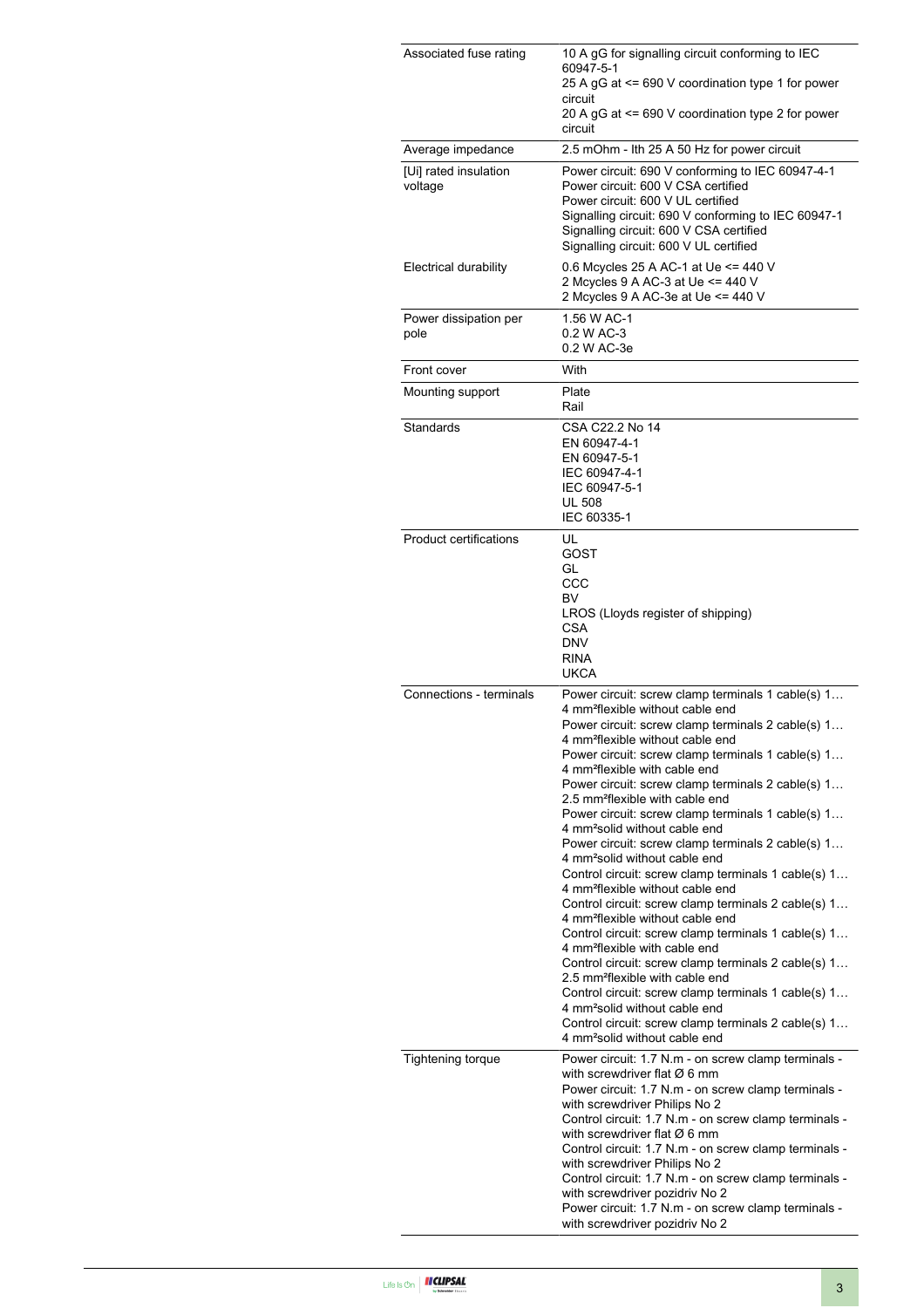| Operating time           | 1222 ms closing<br>419 ms opening                                                                                                                                          |
|--------------------------|----------------------------------------------------------------------------------------------------------------------------------------------------------------------------|
| Safety reliability level | B10d = 1369863 cycles contactor with nominal load<br>conforming to EN/ISO 13849-1<br>B10d = 20000000 cycles contactor with mechanical<br>load conforming to EN/ISO 13849-1 |
| Mechanical durability    | 15 Mcycles                                                                                                                                                                 |
| Maximum operating rate   | 3600 cyc/h 60 °C                                                                                                                                                           |

# **Complementary**

| Coil technology                 | Without built-in suppressor module                                                                                                                                                   |  |  |
|---------------------------------|--------------------------------------------------------------------------------------------------------------------------------------------------------------------------------------|--|--|
| Control circuit voltage limits  | 0.30.6 Uc (-4070 °C): drop-out AC 50/60 Hz<br>0.81.1 Uc (-4060 °C) operational AC 50 Hz<br>0.851.1 Uc (-4060 °C): operational AC 60 Hz<br>11.1 Uc (6070 °C): operational AC 50/60 Hz |  |  |
| Inrush power in VA              | 70 VA 60 Hz cos phi 0.75 (at 20 °C)<br>70 VA 50 Hz cos phi 0.75 (at 20 °C)                                                                                                           |  |  |
| Hold-in power consumption in VA | 7.5 VA 60 Hz cos phi 0.3 (at 20 °C)<br>7 VA 50 Hz cos phi 0.3 (at 20 °C)                                                                                                             |  |  |
| Heat dissipation                | 23 W at 50/60 Hz                                                                                                                                                                     |  |  |
| Auxiliary contacts type         | Type mechanically linked 1 NO + 1 NC conforming to IEC 60947-5-1<br>Type mirror contact 1 NC conforming to IEC 60947-4-1                                                             |  |  |
| Signalling circuit frequency    | 25400 Hz                                                                                                                                                                             |  |  |
| Minimum switching current       | 5 mA for signalling circuit                                                                                                                                                          |  |  |
| Minimum switching voltage       | 17 V for signalling circuit                                                                                                                                                          |  |  |
| Non-overlap time                | 1.5 Ms on de-energisation between NC and NO contact<br>1.5 ms on energisation between NC and NO contact                                                                              |  |  |
| Insulation resistance           | > 10 MOhm for signalling circuit                                                                                                                                                     |  |  |

#### Environment

| IP degree of protection               | IP20 front face conforming to IEC 60529                                                                                                                                      |  |
|---------------------------------------|------------------------------------------------------------------------------------------------------------------------------------------------------------------------------|--|
| Climatic withstand                    | Conforming to IACS E10<br>Conforming to IEC 60947-1 Annex Q category D                                                                                                       |  |
| Protective treatment                  | TH conforming to IEC 60068-2-30                                                                                                                                              |  |
| Pollution degree                      | 3                                                                                                                                                                            |  |
| Ambient air temperature for operation | $-4060 °C$<br>6070 °C with derating                                                                                                                                          |  |
| Ambient air temperature for storage   | $-6080 °C$                                                                                                                                                                   |  |
| Operating altitude                    | $03000$ m                                                                                                                                                                    |  |
| Fire resistance                       | 850 °C conforming to IEC 60695-2-1                                                                                                                                           |  |
| Mechanical robustness                 | Vibrations contactor open: 2 Gn, 5300 Hz<br>Vibrations contactor closed: 4 Gn, 5300 Hz<br>Shocks contactor open: 10 Gn for 11 ms<br>Shocks contactor closed: 15 Gn for 11 ms |  |
| Height                                | 77 mm                                                                                                                                                                        |  |
| Width                                 | 45 mm                                                                                                                                                                        |  |
| Depth                                 | 86 mm                                                                                                                                                                        |  |
| Net weight                            | $0.32$ kg                                                                                                                                                                    |  |

# Packing Units

| Unit Type of Package 1       | <b>PCE</b>        |
|------------------------------|-------------------|
| Number of Units in Package 1 |                   |
| Package 1 Weight             | 353.0 g           |
| Package 1 Height             | 5 cm              |
| Package 1 width              | 9.2 cm            |
| Package 1 Length             | $11.2 \text{ cm}$ |
| Unit Type of Package 2       | S <sub>02</sub>   |
| Number of Units in Package 2 | 20                |
| Package 2 Weight             | 7.39 kg           |
| Package 2 Height             | $15 \text{ cm}$   |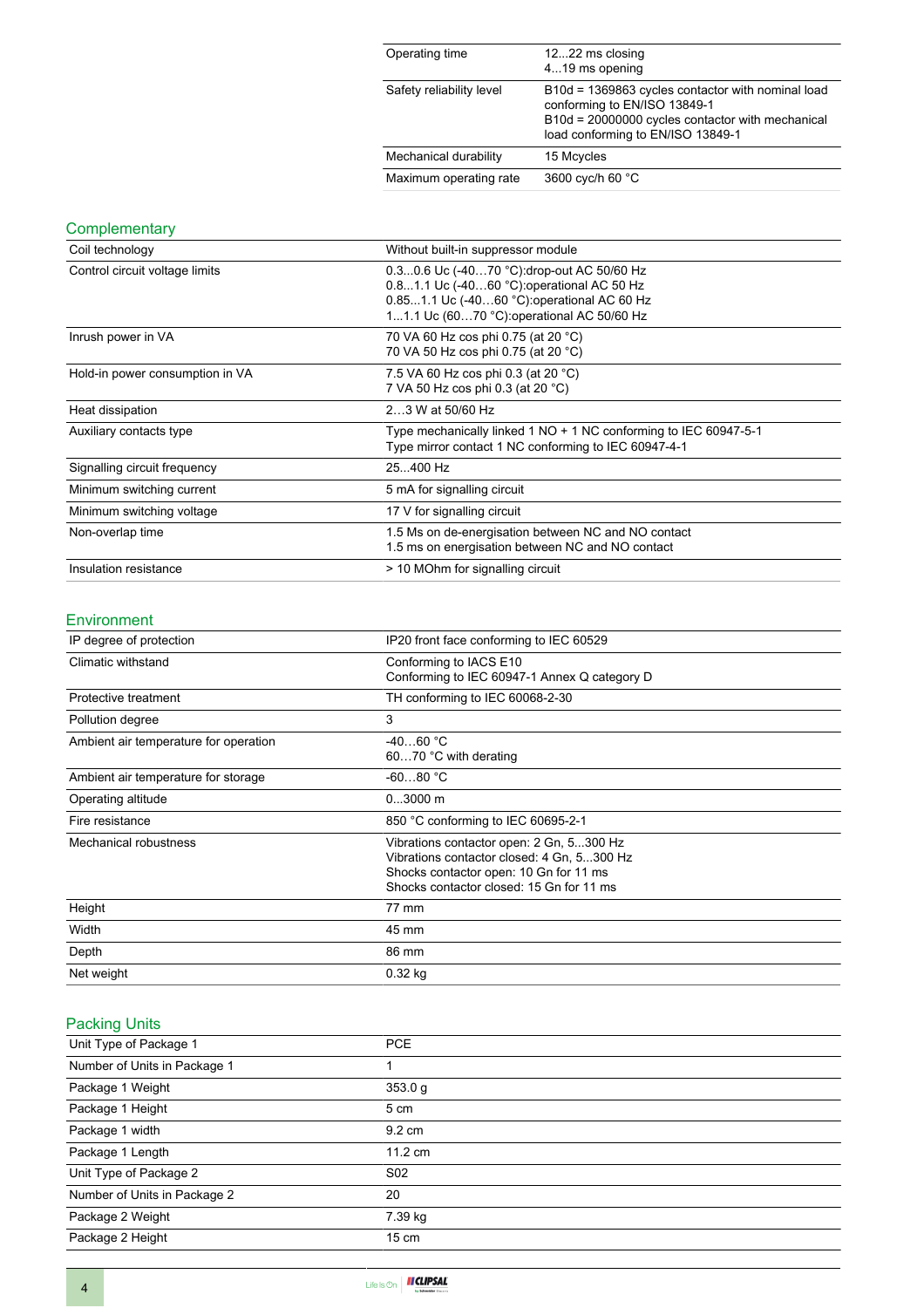| Package 2 width              | 30 cm      |
|------------------------------|------------|
| Package 2 Length             | 40 cm      |
| Unit Type of Package 3       | P06        |
| Number of Units in Package 3 | 320        |
| Package 3 Weight             | 130.555 kg |
| Package 3 Height             | 80 cm      |
| Package 3 width              | 80 cm      |
| Package 3 Length             | 60 cm      |

# Offer Sustainability

| Sustainable offer status        | Green Premium product                                                                                                          |  |  |  |
|---------------------------------|--------------------------------------------------------------------------------------------------------------------------------|--|--|--|
| <b>REACh Regulation</b>         | <b>E</b> REACh Declaration                                                                                                     |  |  |  |
| REACh free of SVHC              | Yes                                                                                                                            |  |  |  |
| <b>EU RoHS Directive</b>        | Compliant <b>E</b> EU RoHS Declaration                                                                                         |  |  |  |
| Toxic heavy metal free          | Yes                                                                                                                            |  |  |  |
| Mercury free                    | Yes                                                                                                                            |  |  |  |
| RoHS exemption information      | <b>E</b> Yes                                                                                                                   |  |  |  |
| China RoHS Regulation           | China RoHS Declaration                                                                                                         |  |  |  |
| <b>Environmental Disclosure</b> | Product Environmental Profile                                                                                                  |  |  |  |
| <b>Circularity Profile</b>      | End Of Life Information                                                                                                        |  |  |  |
| <b>WEEE</b>                     | The product must be disposed on European Union markets following specific<br>waste collection and never end up in rubbish bins |  |  |  |
| <b>PVC</b> free                 | Yes                                                                                                                            |  |  |  |
|                                 |                                                                                                                                |  |  |  |

### Contractual warranty

Warranty 18 months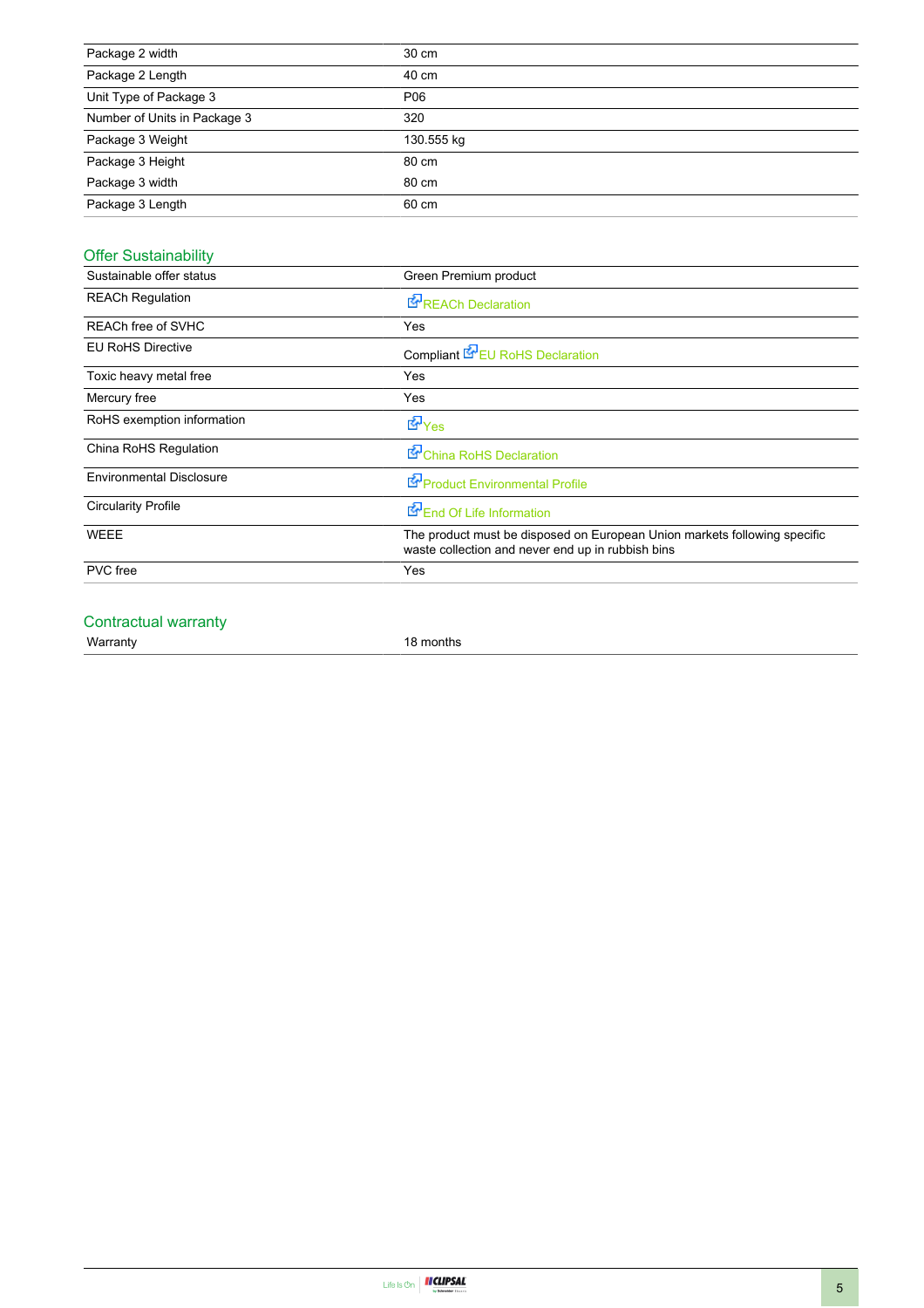Product data sheet Dimensions Drawings

# Dimensions



(1) Including LAD 4BB<br>(2) Minimum electrical

Minimum electrical clearance

| LC1                                                    |                                   | D09D18      | D093D123             | D099D129 |
|--------------------------------------------------------|-----------------------------------|-------------|----------------------|----------|
| $\sf b$                                                | without add-on blocks             | 77          | 99                   | 80       |
| b1                                                     | with LAD 4BB                      | 94          | 107                  | 95.5     |
| with LA4<br>$D \bullet 2$                              | $110^{(1)}$                       | $123^{(1)}$ | $111.5^{(1)}$        |          |
| with LA4<br>DF, DT                                     | $119^{(1)}$                       | $132^{(1)}$ | 120.5 <sup>(1)</sup> |          |
| with LA4<br>DW, DL                                     | $126^{(1)}$                       | $139^{(1)}$ | $127.5^{(1)}$        |          |
| $\mathbf c$                                            | without cover or add-on blocks    | 84          | 84                   | 84       |
| with<br>cover,<br>without<br>add-on<br>blocks          | 86                                | 86          | 86                   |          |
| c1                                                     | with LAD N or C (2 or 4 contacts) | 117         | 117                  | 117      |
| $\mathtt{c2}$                                          | with LA6 DK10, LAD 6K10           | 129         | 129                  | 129      |
| c3                                                     | with LAD T, R, S                  | 137         | 137                  | 137      |
| with LAD<br><b>T</b> , R,<br>S and<br>sealing<br>cover | 141                               | 141         | 141                  |          |
| (1)                                                    | Including LAD 4BB.                |             |                      |          |